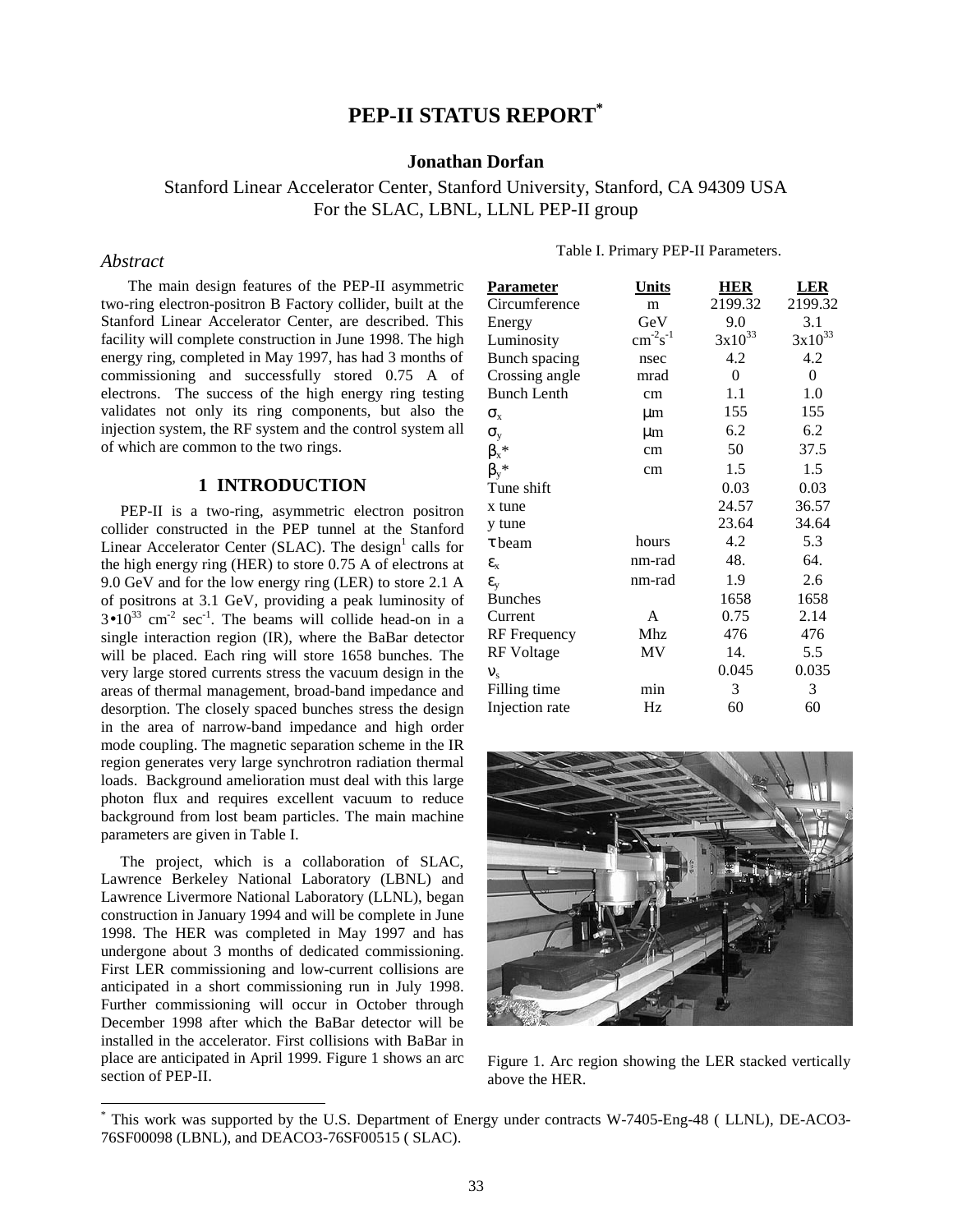#### **2 INJECTION**

 The SLC damped electron and positron beams are used for injection. The two beams are extracted from the linac at their respective beam energies (on-energy injection) and transported in dedicated transport and match lines to the rings. Each beamline has a keep-alive dump close to the injection septum, which permits constant surveillance and maintenance of beam quality during collisions. Electron injection is possible at rates up to 120 Hz in the energy range of 7 to 12 GeV. Positron injection is possible at rates up to 60 Hz in the energy range of 2.5 to 4 GeV. Intensities in the range of  $10^8$  $-4$ •10<sup>10</sup> e<sup> $\pm$ </sup> per pulse are possible. Expected fill times for the rings are 3 minutes, top-off times about one minute. Both systems are complete and operational; status of the commissioning of these systems is covered in section 9.

## **3 LATTICE DESIGN**

 The lattices for the rings differ significantly. The HER has a 60 degree per cell lattice in the arcs and a standard interleaved sextupole chromatic correction scheme. The LER has a 90 degree per cell lattice in the arcs with a non-interleaved sextupole correction scheme. In the interaction region, the LER chromaticity has a semi-local character, with the x correction done in the IR region and the y correction done in the nearby arcs. For the HER, the IR chromatic correction employs large x and y beta functions in the nearby arc sextupoles ("beta beats"). The dynamic aperture of the HER is large, about 15  $\sigma_{X,V}$  for a l0 $\sigma$  energy offset, but tighter in the LER at 10  $\sigma_{X,Y}$  for a l0σ energy offset.  $\beta_v^*$  is 1.5 cm for both rings. A wiggler section in the LER provides additional damping and emittance control.

## **4 RF and FEEDBACK**

 The RF system must provide short bunches (1 cm), good lifetimes, handle the heavy beam loading while at the same time possessing low enough impedance to reduce deadly multi-bunch coupling. Both rings employ a room temperature single cell, copper cavity system, incorporating high order mode (HOM) on-cavity damping. To further ameliorate multi-bunch coupling, active, bunch-by-bunch longitudinal and transverse damping systems are used. RF components for both rings are identical (5 stations in the HER, 3 in the LER); the HER has four cavities per klystron (station) while the LER has two cavities per klystron.

 Figure 2 shows a PEP-II cavity assembly incorporating the cavity body, three on-cavity HOM dampers, tuner, and window. The HOM absorbers use tiles of AlN+40%SiC. The high power windows are TiN-coated ceramic held in compression by a stainless steel ring, and have been tested up to transmitted power levels of 500 KW.<sup>2</sup> The tuner is a copper plunger with rhodium plated glidcop fingers.

 The 476 MHz, 1.2 MW klystrons are provided by Philips. The sophisticated low-level control system<sup>3</sup>, which comprises three feedback loops, is crucial for stable operation. Bunch-by-bunch feedback is provided to damp both transverse and longitudinal oscillations.<sup>4</sup> The transverse system uses a pair of BPM's to derive an x and y error signal for each bunch which is fed back on each turn via a pair of kickers. The longitudinal system, shown in block diagram form in figure 3, incorporates a farm of digital signal processors. The processors provide turn-byturn data for each bunch, which allow for in-depth, offline study of coupled-bunch motion. They also provide for a programmable error signal derivable from the weighted information of sequential bunches. The full, five-station HER system has been successfully operated with feedback systems as described in section 9.



Figure 2. PEP-II Cavity. The three HOM dampers are clearly visible.



Figure 3. A block diagram of the Longitudinal Feedback System.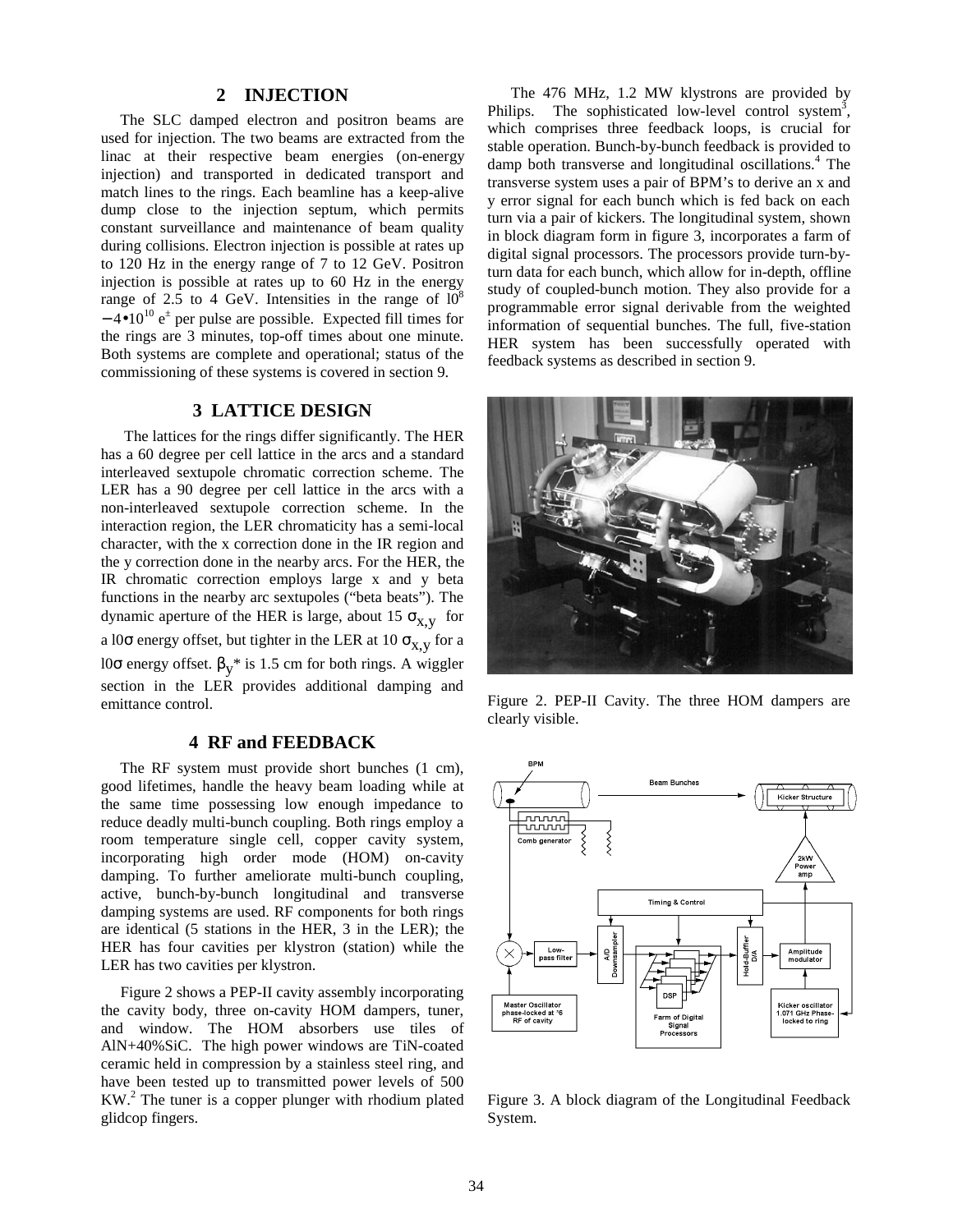#### **5 VACUUM**

 The main challenge for the vacuum systems is dealing with the large synchrotron radiation load which presents significant thermal loading and potentially very large gas desorption loads. In meeting these challenges, the vacuum system must be "smooth" and avoid trapping HOM.

In the HER arcs,<sup>5</sup> the dipoles are rather long (5m) and therefore distribute the radiation load over a large circumferential distance. The use of copper chambers (see figure 4) provides good thermal management and almost total absorption of the synchrotron photons. But most importantly, copper which photo-desorbs molecules at a rate about 50 times less than aluminum, permits the use of a conventional pumping scheme of distributed ion pumps within the dipoles and lumped ion pumps at the quadrupoles. The LER dipoles are short (0.45m) and lend themselves to an ante-chamber approach.<sup>6</sup> The synchrotron radiation photons leave through a horizontal aperture in the beam chamber, and are transported about 5 m in an ante-chamber to a water-cooled, glidcop photon absorber (see figure 5).



Figure 4. HER Arc dipole (upper) and quadrupole vacuum chamber profile.



Figure 5. The LER Arc Magnet Chamber (lower) and pumping chamber. The Magnet Chamber is captured by the dipole and quadrupole. The Pumping Chamber, which houses the photon absorber, is downstream of each Magnet Chamber.

 A high-rate TSP pump is located immediately below the photon absorber. To reduce the secondary electroninduced electron emission, the beam channel of all LER chambers are coated with TiN. Lumped ion pumps provide additional pumping. In the wiggler and IR regions, special copper and /or glidcop chambers with high-speed NEG pumping are used. For both rings, the straight section vacuum chambers are double-walled, water-cooled stainless steel pipes. The HER and LER straight section chambers use Conflat seals; the LER arcs uses Helicoflex and tin seals. The bellows modules use silver-plated fingers riding on a rhodium plated stub. Low impedance is achieved by careful design of all vacuum system elements and a systematic program of calculation and measurement of pre-production prototypes.

## **6 IR**

 A plan view of the IR region is shown in figure 6, and the implemented beamline components from the upbeam Q1 through B1, the IP to the downbeam Q1 in figure 7. The LER beam is brought down into the plane of the HER beam and the beams are brought into head-on, horizontal collision. Separation is affected by a pair of dipoles (B1) and traversal off-axis in the focusing quadrupoles. B1 and Ql are permanent magnets. Q2, which with Q1 forms the low energy beam focusing doublet, and Q4/Q5 which form the high energy beam focusing doublet, are iron septum electro-magnets. Magnet tolerances for field harmonies are all in the  $10^{-4}$ range. The vacuum chamber between the B1 magnets is a 25 mm radius, double-walled, water-cooled beryllium pipe. Outboard of this chamber, the vacuum chambers are copper or glidcop and are sculpted with high Z masks designed to handle several kilowatts of synchrotron radiation.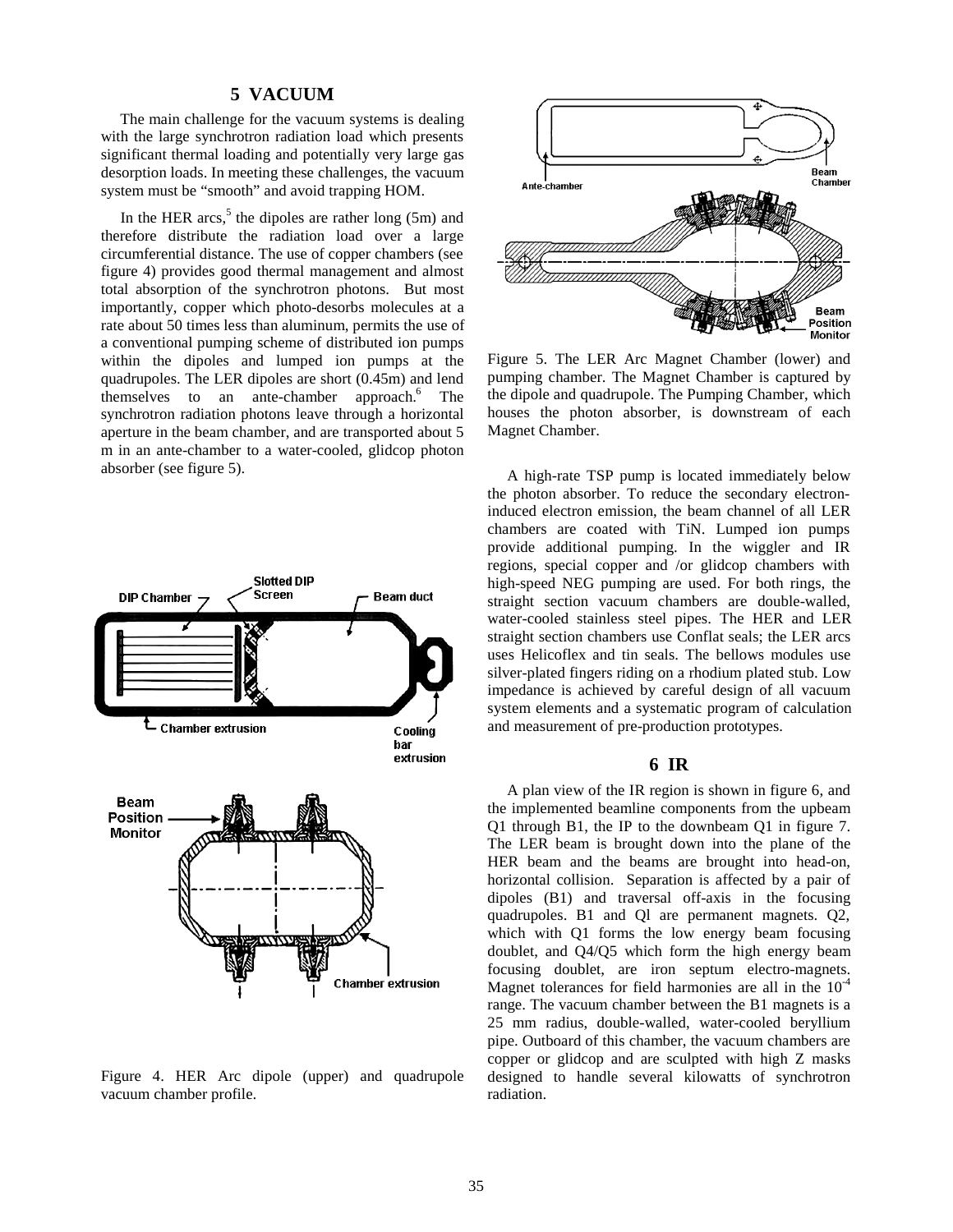The primary synchrotron radiation load is absorbed on a mask 17m downstream of the IR. Vacuum pressure in the near-IR region is expected to be about 1 ntorr. Avoidance of parasitic beam-beam interactions is achieved by filling every other RF bucket.



Figure 6. Plan view of the IR showing the separation bends  $(B1)$  and the HER  $(O4, O5)$  and LER  $(O1, O2)$ focusing doublets.)



Figure 7. Assembled beamline from Q1 to Q1 before being inserted into the support tube.

# **7 DIAGNOSTICS<sup>7</sup>**

 Conventional 15 mm, ceramic, four-button beam position monitors are used in both rings, placed in close proximity to each quadrupole. There are about 300 such monitors per ring. Low threshold readout electronics permit single-pass measurement with 100 micron singleturn precision. This feature makes initial injection easier. It also provides for the storage, for later analysis, of the individual BPM measurements of 1024 successive turns.

 A distributed beam loss system incorporating 100 discrete monitors serves both rings simultaneously. The detector comprises a 1 cm-long fused-silica Cherenkov radiator read out with a 16 mm phototube.

 The total current in each ring is measured by a commercial DC current transformer. A second system provides a charge measurement for each of the 1658 bunches using the summed signals from a dedicated set of BPM buttons. This system, with a precision of 0.5%, updates the individual bunch current data for each ring at 60 Hz. This information is saved in a dual port memory and is available to the injection system which is required to fill the bunches with a uniformity of 2%.

 Synchrotron radiation from an arc bend magnet in the 200-600 nm range is used to measure the transverse beam profiles for each ring. Special care has been taken in designing the mirrors to handle the large beam power.

 The machine tune is measured using a spectrum analyzer processing signals from dedicated BPM-style pickups.

### **8 CONTROLS**

 The control system of PEP-II is an extension of the very successful SLC system. By maintaining this system, high-level applications and sophisticated analysis packages come with modest effort. The SLC VAX system has been upgraded for the PEP-II era. In addition, the CAMAC-based system has been augmented to incorporate VXI control which is used by the bunch-bybunch feedback and the EPICS-based RF and feedback controls.

### **9 COMMISSIONING RESULTS**

 By June 1997, the HER, the electron injection system, the control system and three of the five HER RF stations were complete. Two commissioning runs were done in this configuration; a one-month run in June 1997 and a five-week run commencing in September 1997. A onemonth run with the full complement of RF followed in January 1998.

 During the first run, beam was captured and successfully stored within the first week. By the end of the month, as much as 60 mamps had been stored and lifetimes in excess of 3 hours had been achieved. During the second run, stored currents up to 0.3 A were achieved in up to 1700 bunches. Single bunch currents of 12 mamps had been achieved (nominal is 0.6 mamps) indicating low broadband impedance. Lifetimes as long as 10 hours were seen at low currents. During the third run, with the full RF system in place and with all three low level feedbacks operational, up to 0.75 A was stored with lifetimes in the 2-3 hour range. With the feedback systems on (but not the longitudinal kicker), beams were very stable up to about 0.6 A; above these currents the onset of longitudinal instabilities were observed separately in the digital feedback system, the light